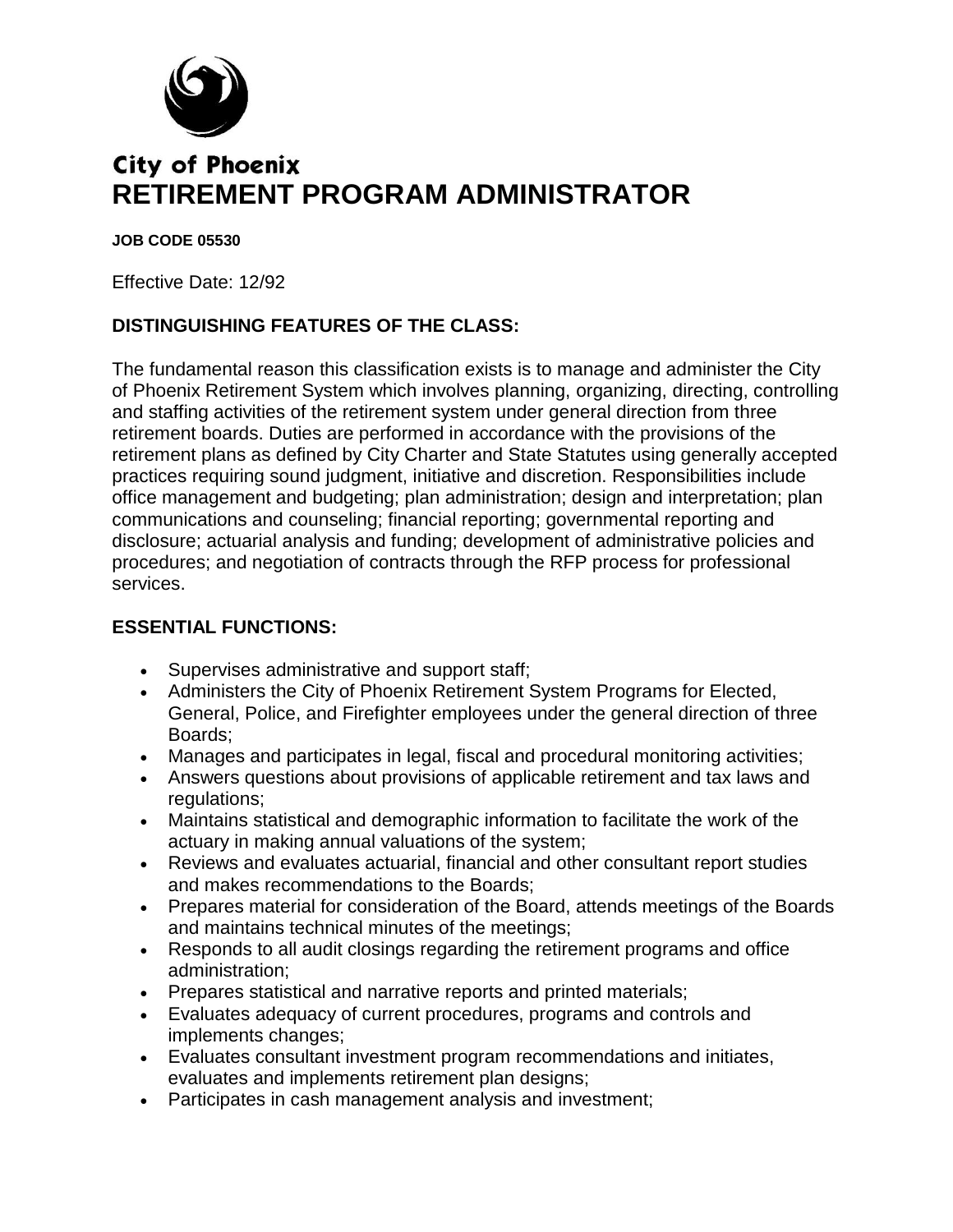

# **City of Phoenix**

- Evaluates investment performance and master custodian activities;
- Participates in the evaluation and determination of cases before the Disability Assessment Committee.
- Maintains regular and reliable attendance;
- Demonstrates superior seamless customer service, integrity, and commitment to innovation, efficiency, and fiscally responsible activity;
- Works more than forty hours in a workweek without additional compensation to perform assigned job duties, including weekends, evenings, early morning hours, and holidays as required.

### **Required Knowledge, Skills and Abilities:**

Knowledge of:

- The principles of retirement systems administration/management and legislative process.
- Computer applications as applied to personnel/payroll, finance and pension systems administration including master custodial.
- Investments and cash management, asset allocation and evaluation.
- Finance, accounting and budgeting.
- Legal environment and procedural requirements regarding employee retirement programs including trust/custodian.
- Actuarial funding and statistical methods.

#### Ability to:

- Perform a broad range of supervisory responsibilities over others.
- Evaluate and interpret laws, rules and regulations for the three retirement plans.
- Communicate orally in the English language with customers, clients, or the public using a telephone or in a one-to-one or group setting.
- Produce written documents in the English language with clearly-organized thoughts with proper sentence construction, punctuation, and grammar.
- Comprehend and make inferences from material written in the English language.
- Work cooperatively with board members, department heads, City Council members, financial consultants, paying agents, and other government retirement organizations.
- Work safely without presenting a direct threat to self or others.

#### **Additional Requirements:**

This position requires the performance of other marginal functions.

#### **ACCEPTABLE EXPERIENCE AND TRAINING:**